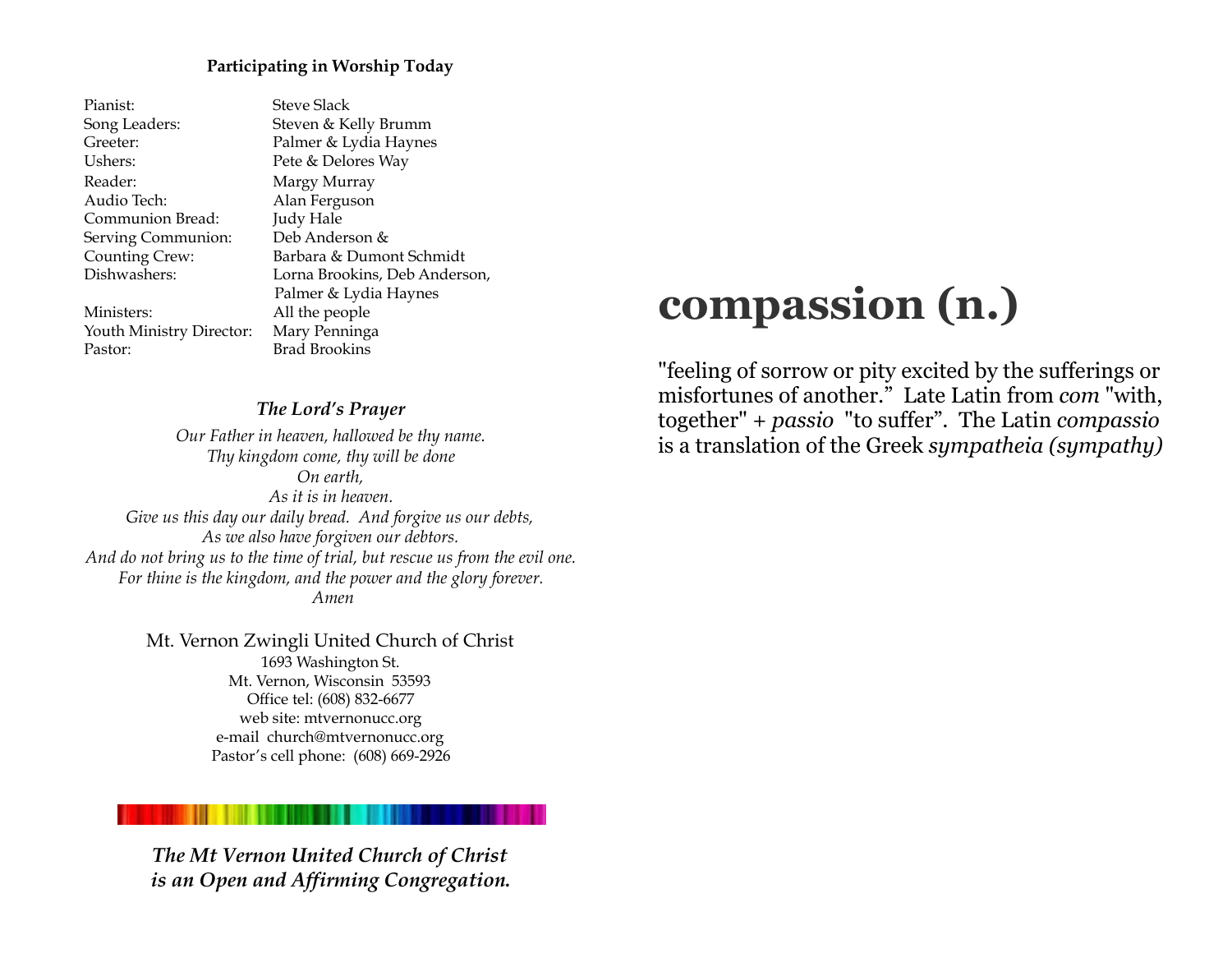# Mt Vernon United Church of Christ 23rd Sunday after Pentecost

October 28, 2018

**Greeting** 

**Into Silence** 

**Prelude** *Savior like a Shepherd* 

*\** **1st Song** *Great is Thy Faithfulness* 

#### **\* Prayer**

Holy God, we can be so full of fear at times – afraid of the unknown; afraid of what is beyond our control; afraid of what is strange to us. And we know that fear stops us in our tracks, hinders our action, and gives excuse for not doing what you call us to do and what you empower us to do. So we pray that you will give us courage, O God. Give us strong hearts and open hands, that we might set aside our fear, and walk confidently into this world you have made, we pray. Amen. *(Written by Beth Neel. Used with permission)*

**\* Promise Psalm 103** 

*As far as* 

 *the east is from the west*

*so far God removes our transgressions from us…*

*Thanks be to God!*

**…And so we sing!** 

*Dona nobis pacem, pacem Dona nobis pacem*

("Dona nobis pacem", a latin phrase meaning "Give us peace")

**What's Happening!** 

# **Offering** *West Wind* **Mary Oliver**

You are young. So you know everything. You leap into the boat and begin rowing. But, listen to me…

**Offering Music** *My Faith Looks Up to Thee*

**\* Response** 

 *Praise God from Whom All Blessings Flow Praise God all creatures here below Praise God above you heavenly host Creator, Christ and Holy Ghost. Amen.*

#### **\* Prayer of Dedication (Unison)**

\* **Prayer:** For abundant grace and boundless generosity; for breath taking beauty and live-giving friendships; for noisy children, faithful grown ups and thoughtful elders; for neighbors near and far, similar and different; for all these and more—the gifts of your Creation, we give our thanks. Amen.

**1st Scripture** I Kings 3: 23-26 **2nd Scripture Romans 12: 9-21** 

**Sermon**

# **The Table of Our Lord**

#### **We are Invited**

**Our Prayer of Thanksgiving and the Lord's Prayer**  *Every Time I Feel the Spirit* 

**\* Song** *How Can I Keep from Singing*

**\* Benediction** 

**Postlude** *Sent Forth by God's Blessing*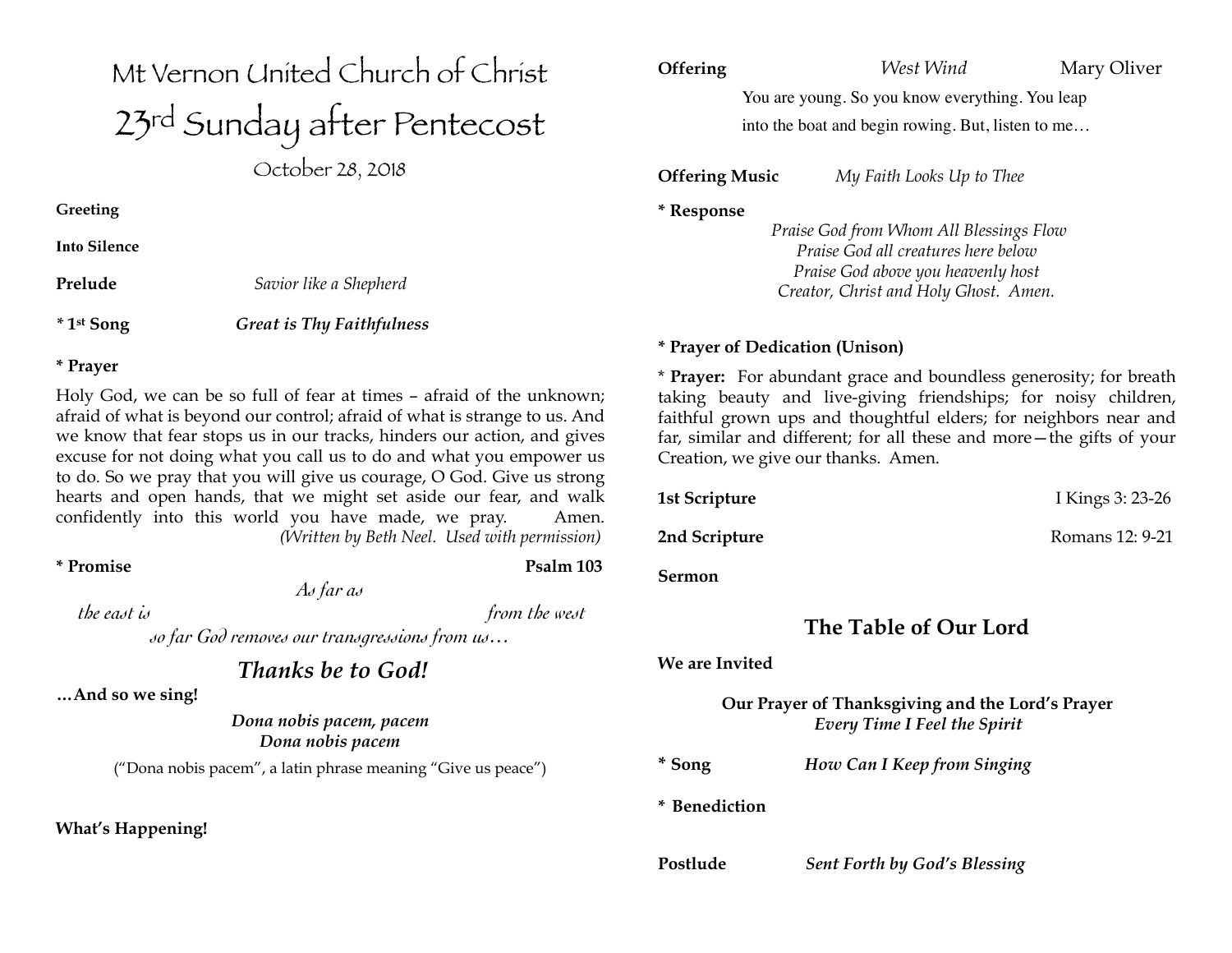# Mt. Vernon Zwingli United Church of Christ

Tel: (608) 832-6677 E-mail: church@mtvernonucc.org Web Site: [mtvernonucc.org](http://mtvernonucc.org) Pastor's Cell Phone: 669-2926

### *The Mt Vernon Zwingli United Church of Christ is an Open and Affirming Congregation*  **Welcome done right!**

**We share a communion meal of bread and wine** here every Sunday. In this church the communion table is open to everyone. Whoever you are, wherever you come from, whatever brought you here, whatever you believe or don't believe, we want you to leave this place well fed and nourished. When it's time to eat, please feel free to take your place at the table.

**And then join us downstairs for our potluck Sunday Brunch**  immediately following the worship service. Especially if you are visiting and even if you didn't bring any food, you are invited and welcome. Enjoy Mt. Vernon's generous *Church 2.0*.

#### **Serving in Worship on November 4, 2018**

Greeter: Deb Hanna Ushers: Tisha Brown & Jeff Jenkins Audio Tech: Alan Ferguson Reader: Phil Leavenworth Communion Bread: Phil Leavenworth Serving Communion: Phil Leavenworth & Margy Murray Counting Crew: Beth Albert & Margy Murray Dishwashers: Barbara & Dumont Schmidt, Tisha Brown, Jeff Jenkins

**Sunday School Reminder** (for children K thru 6th grade): On the 1st, 3rd and 5th Sundays of a month the kids are in the sanctuary until after the Story Box time. After the story they are downstairs with Mary Penninga, returning to the sanctuary for communion. On the 2nd and 4th Sundays of a month Sunday School begins at 10:15 downstairs, returning to the sanctuary in time for communion. If you have any

questions about the program talk to Mary Penninga or Judy Hale. Thanks for sharing your children with us!

#### **Knock Knock Middle School Retreat 6th-8th graders**

November 16-18, 2018 - Pilgrim Center

*Music--Team building activities--Improv games--Youth group bonding* We are trying to get a middle school group together at our church and this would be a great place to start. Please contact Mary Penninga.

#### **Monthly Offering Status:**

October Budget: \$ 8,187 October Collected: \$ 5,921 **Totals for Year:**  Offering budget end-of-October: \$ 81,680 Offering collected year-to-date: \$78,940

**The Fair Trade, Organic coffee** for the adult Bible Study and our Sunday brunch comes from the Youth Ministries coffee kiosk. **25 cents a cup** will cover our cost and provide a small profit for our Youth Ministries Projects. Baskets for your donations are on the tables in the dining room.

# *Thanks for your support!*

**Our All Saints Day** Celebration of Remembrance will be held on November 4 this year. If you have lost a friend or family member in the last year and would like to have them included in our video memorial please email 4 or 5 photographs (or deliver paper copies of photos to be scanned) to [church@mtvernonucc.org.](mailto:church@mtvernonucc.org) We do not limit the memorial to people who were connected to this congregation. You are welcome to include anyone you have loved and lost. Talk to Brad if you have any questions. Thanks.